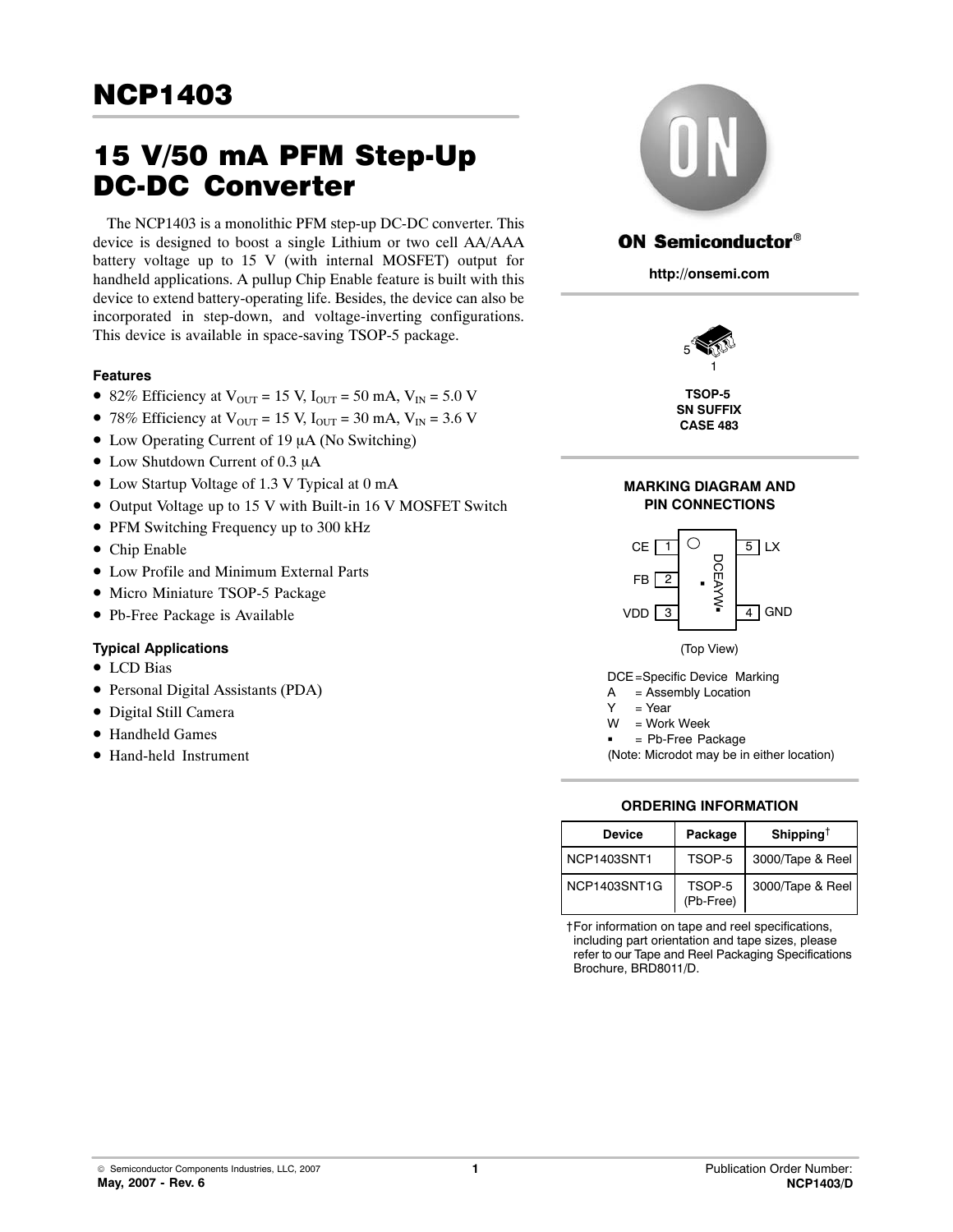<span id="page-1-0"></span>









**Figure 3. Representative Block Diagram**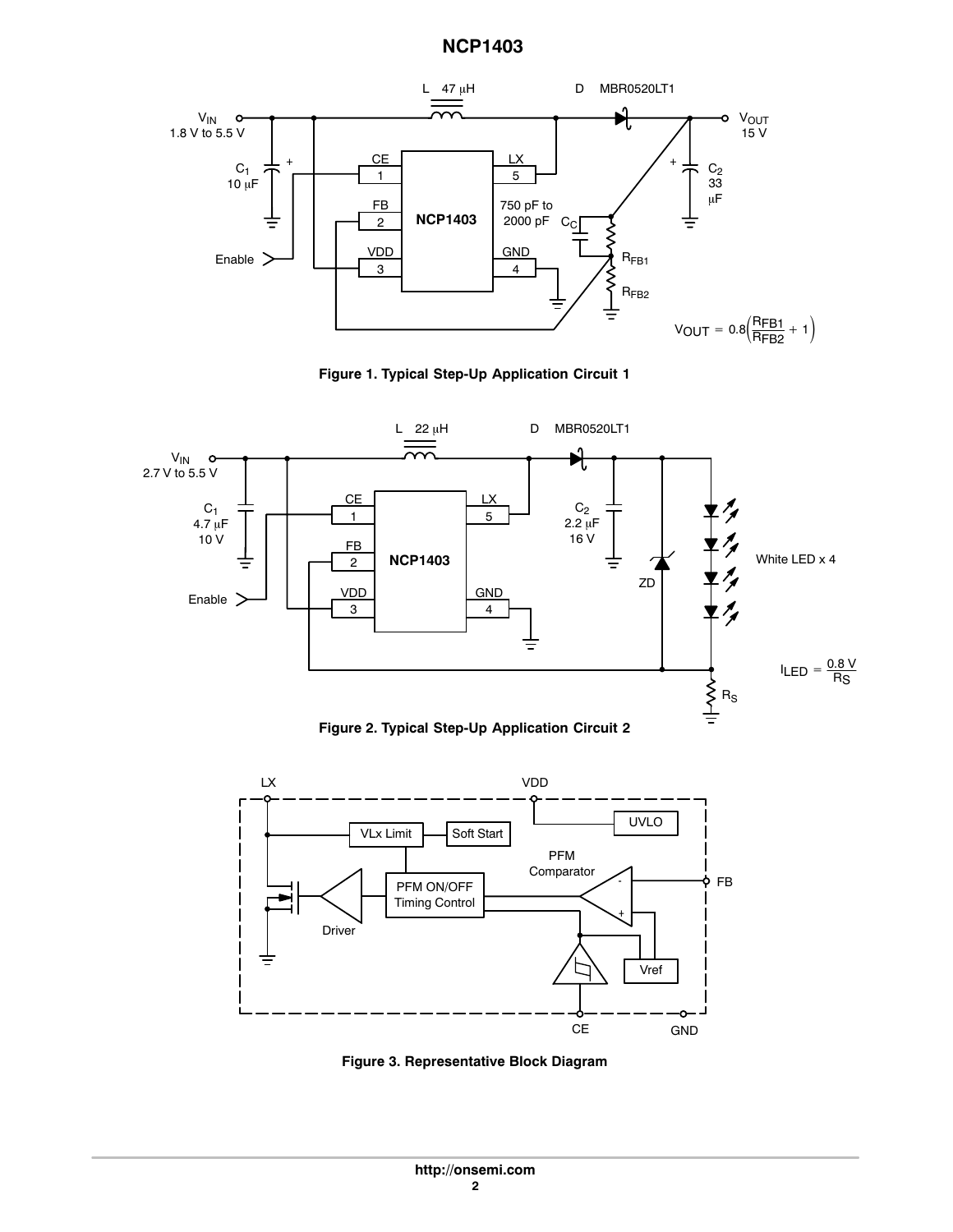# **PIN FUNCTION DESCRIPTIONS**

| <b>Pin</b> | Symbol     | <b>Description</b>                                                                                                                                                                                                                             |  |
|------------|------------|------------------------------------------------------------------------------------------------------------------------------------------------------------------------------------------------------------------------------------------------|--|
|            | <b>CE</b>  | Chip Enable Pin<br>1. The chip is enabled if a voltage which is equal to or greater than 0.9 V is applied.<br>2. The chip is disabled if a voltage which is less than 0.3 V is applied.<br>3. The chip will be enabled if it is left floating. |  |
| ົ          | <b>FB</b>  | PFM comparator inverting input, and is connected to off-chip resistor divider which sets output voltage.                                                                                                                                       |  |
| з          | <b>VDD</b> | Power supply pin for internal circuit.                                                                                                                                                                                                         |  |
|            | <b>GND</b> | Ground pin.                                                                                                                                                                                                                                    |  |
| 5          | LX         | External inductor connection pin.                                                                                                                                                                                                              |  |

#### **MAXIMUM RATINGS**

| Rating                                                                                                                               | Symbol                                  | Value                                    | Unit                |
|--------------------------------------------------------------------------------------------------------------------------------------|-----------------------------------------|------------------------------------------|---------------------|
| Power Supply Voltage (Pin 3)                                                                                                         | $V_{DD}$                                | $-0.3$ to $6.0$                          | v                   |
| Input/Output Pin<br>$LX$ (Pin 5)<br>LX Peak Sink Current<br>$FB$ (Pin 2)                                                             | $V_{LX}$<br><sup>I</sup> LX<br>$V_{FB}$ | $-0.3$ to 16.0<br>600<br>$-0.3$ to $6.0$ | V<br>mA<br>v        |
| $CE$ (Pin 1)<br>Input Voltage Range<br>Input Current Range                                                                           | $V_{CE}$<br>$I_{CE}$                    | $-0.3$ to $6.0$<br>150                   | V<br>mA             |
| Power Dissipation and Thermal Characteristics<br>Maximum Power Dissipation $@T_A = 25^\circ C$<br>Thermal Resistance Junction-to-Air | $P_D$<br>$R_{\theta$ JA                 | 500<br>250                               | mW<br>$\degree$ C/W |
| <b>Operating Ambient Temperature Range</b>                                                                                           | T <sub>A</sub>                          | $-40$ to $+85$                           | °C                  |
| Operating Junction Temperature Range                                                                                                 | TJ                                      | $-40$ to $+150$                          | °C                  |
| Storage Temperature Range                                                                                                            | $T_{\text{stg}}$                        | $-55$ to $+150$                          | $^{\circ}$ C        |

Stresses exceeding Maximum Ratings may damage the device. Maximum Ratings are stress ratings only. Functional operation above the Recommended Operating Conditions is not implied. Extended exposure to stresses above the Recommended Operating Conditions may affect device reliability.

1. This device series contains ESD protection and exceeds the following tests:

Human Body Model (HBM)  $\pm$  2.0 kV per JEDEC standard: JESD22-A114 for all pins except LX pin. Human Body Model (HBM)  $\pm$  1.5 kV for LX pin.

Machine Model (MM)  $\pm 200$  V per JEDEC standard: JESD22-A115 for all pins.

2. Latchup Current Maximum Rating: 150 mA per JEDEC standard: JESD78. 3. Moisture Sensitivity Level (MSL): 1 per IPC/JEDEC standard: J-STD-020A.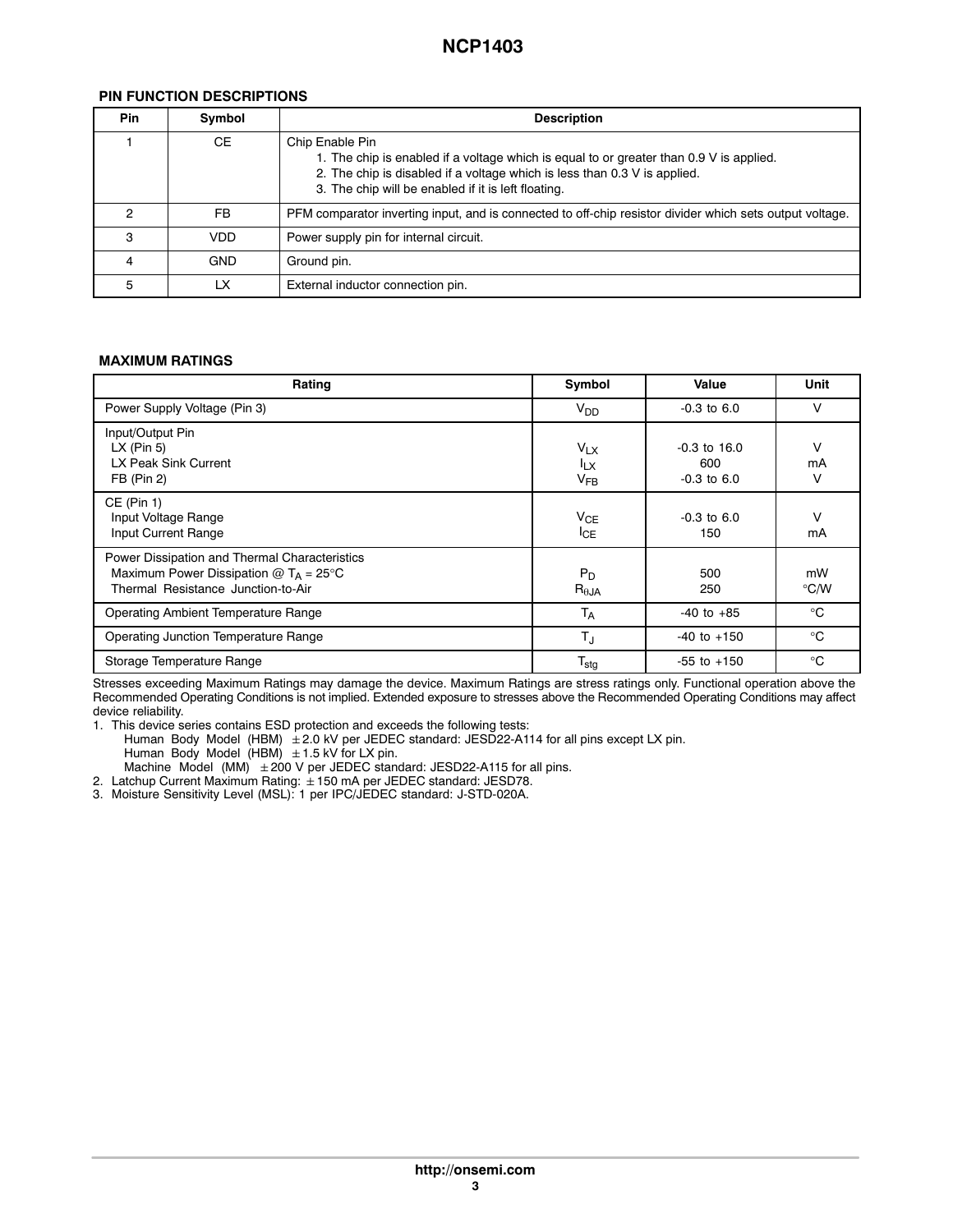| Characteristic                                                                                                                                                   | Symbol                     | Min                      | <b>Typ</b>               | Max            | Unit        |
|------------------------------------------------------------------------------------------------------------------------------------------------------------------|----------------------------|--------------------------|--------------------------|----------------|-------------|
| <b>ON/OFF TIMING CONTROL</b>                                                                                                                                     |                            |                          |                          |                |             |
| Minimum Off Time ( $V_{DD}$ = 3.0 V, $V_{FB}$ = 0 V)                                                                                                             | $t_{off}$                  | 0.8                      | 1.3                      | 1.5            | μs          |
| Maximum On Time (Current not asserted)                                                                                                                           | $t_{on}$                   | 4.0                      | 6.0                      | 8.4            | μs          |
| Maximum Duty Cycle                                                                                                                                               | $D_{MAX}$                  | 75                       | 83                       | 91             | %           |
| Minimum Startup Voltage ( $I_{OUTT}$ = 0 mA)                                                                                                                     | $V_{\text{start}}$         | L.                       | 1.3                      | 1.8            | V           |
| Minimum Startup Voltage Temperature Coefficient ( $T_A$ = -40 to +85°C)                                                                                          | DV <sub>start</sub>        | $\blacksquare$           | 1.6                      | $\blacksquare$ | mV/°C       |
| Minimum Supply Voltage (I <sub>OUT</sub> = 0 mA)                                                                                                                 | V <sub>hold</sub>          | $\overline{\phantom{a}}$ | 1.2                      | 1.7            | V           |
| Soft-Start Time                                                                                                                                                  | tss                        | 0.5                      | 10                       |                | ms          |
| $LX$ (PIN 5)                                                                                                                                                     |                            |                          |                          |                |             |
| Internal Switch Voltage (Note 4)                                                                                                                                 | $V_{LX}$                   | 0.5                      | $\mathbb{L}$             | 16             | V           |
| LX Pin On-State Sink Current ( $V_{LX}$ = 0.4 V, $V_{DD}$ = 3.0 V)                                                                                               | $I_{LX}$                   | 100                      | 130                      |                | mA          |
| Voltage Limit (When $V_{LX}$ reaches $V_{LXLIM}$ , the LX switch is turned off by the LX<br>switch protection circuit)                                           | <b>V<sub>LXLIM</sub></b>   | 0.55                     | 0.75                     | 1.0            | $\vee$      |
| Off-State Leakage Current ( $V_{LX}$ = 16 V)                                                                                                                     | <b>ILKG</b>                | L,                       | 0.1                      | 1.0            | μA          |
| <b>CE (PIN 1)</b>                                                                                                                                                |                            |                          |                          |                |             |
| CE Input Voltage ( $V_{DD}$ = 3.0 V, $V_{FB}$ = 0 V)<br>High State, Device Enabled<br>Low State, Device Enabled                                                  | VCE(high)<br>$V_{CE(low)}$ | 0.9<br>÷,                | $\overline{a}$           | 0.3            | $\vee$<br>V |
| <b>CE Input Current</b><br>High State, Device Enabled ( $V_{DD}$ = $V_{CE}$ = 5.5 V)<br>Low State, Device Enabled ( $V_{DD}$ = 5.5 V, $V_{CE}$ = $V_{FB}$ = 0 V) | ICE(high)<br>$ICE$ (low)   | $-0.5$<br>$-0.5$         | 0<br>$-0.1$              | 0.5<br>0.5     | μA<br>μA    |
| <b>TOTAL DEVICE</b>                                                                                                                                              |                            |                          |                          |                |             |
| Supply Voltage                                                                                                                                                   | V <sub>DD</sub>            | 1.2                      | $\overline{\phantom{a}}$ | 5.5            | $\vee$      |
| Feedback Voltage                                                                                                                                                 | V <sub>FB</sub>            | 0.76                     | 0.8                      | 0.84           | V           |
| Feedback Pin Bias Current ( $V_{FB}$ = 0.8 V)                                                                                                                    | <b>IFB</b>                 | L,                       | 15                       | 30             | nA          |
| Operating Current 1 ( $V_{FB} = 0$ V, $V_{DD} = V_{CE} = 3.0$ V)                                                                                                 | I <sub>DD1</sub>           | $\blacksquare$           | 130                      | 200            | μA          |
| Operating Current 2 ( $V_{DD}$ = $V_{CE}$ = $V_{FB}$ = 3.0 V, Not switching)                                                                                     | I <sub>DD2</sub>           | $\overline{\phantom{a}}$ | 19                       | 25             | μA          |
| Off-state Current ( $V_{DD}$ = 5.0 V, $V_{CE}$ = 0 V, internal 100 nA pullup current source)                                                                     | loFF                       |                          | 0.3                      | 0.8            | μA          |

4. Recommend maximum  $V_{\text{OUT}}$  up to 15 V.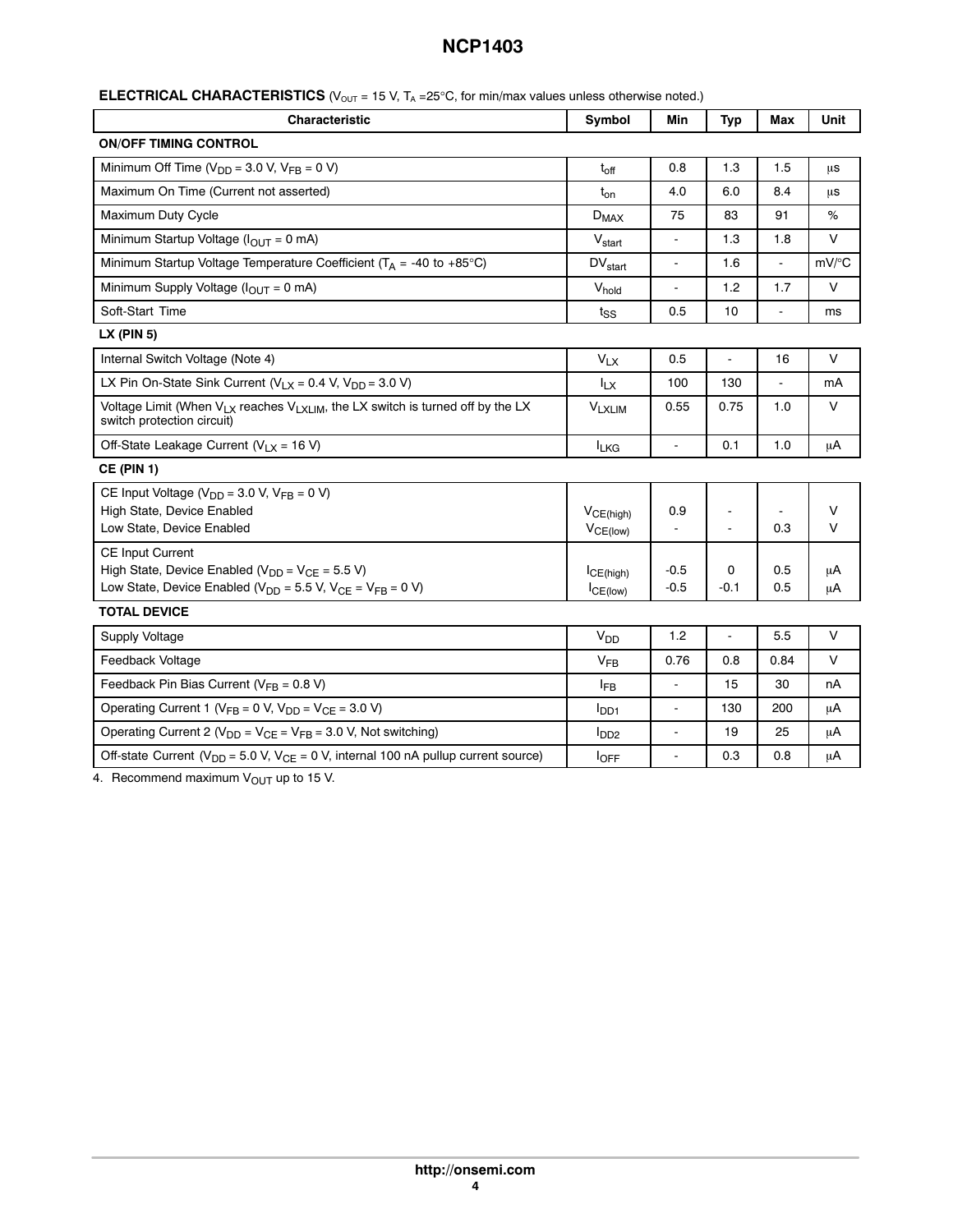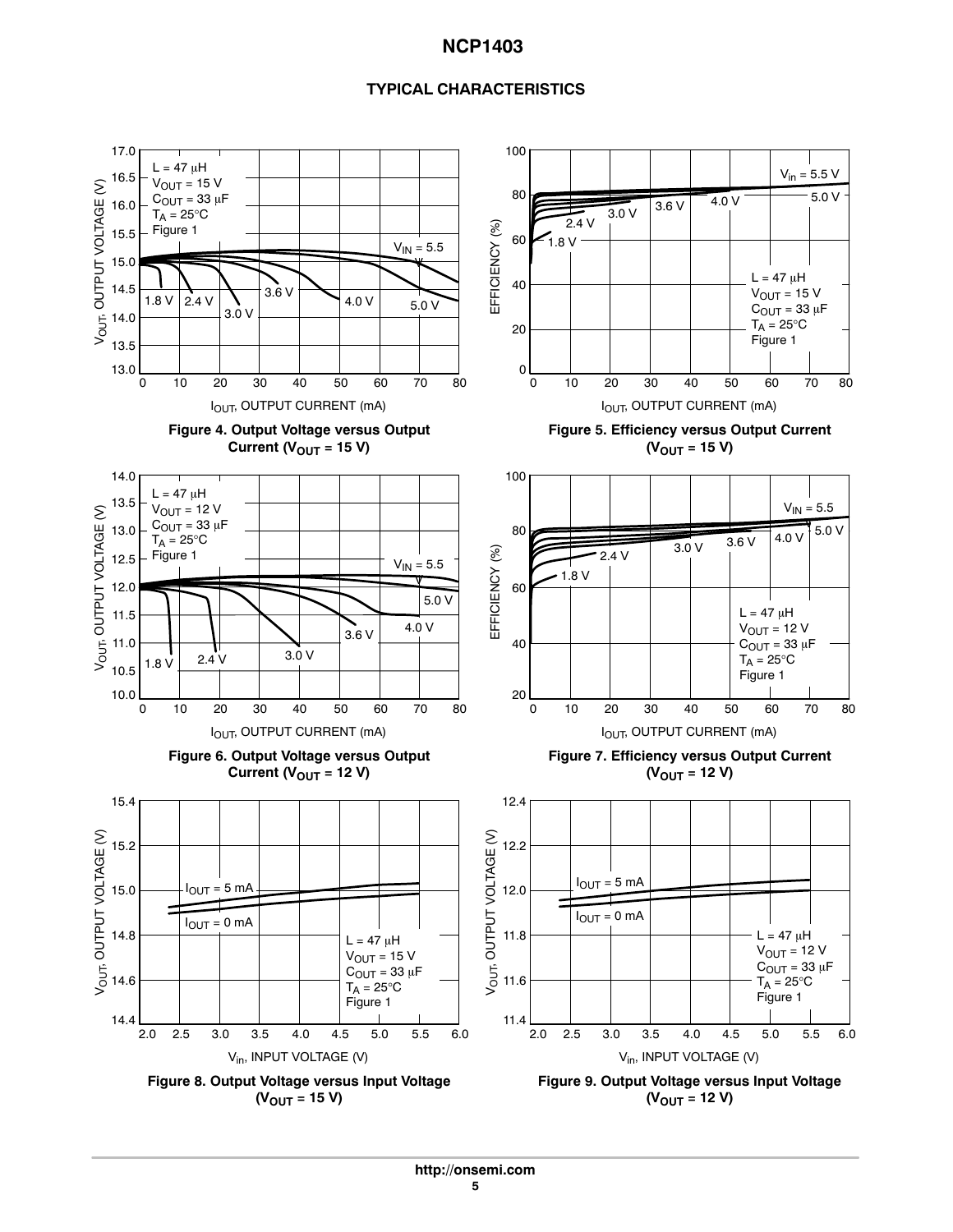<span id="page-5-0"></span>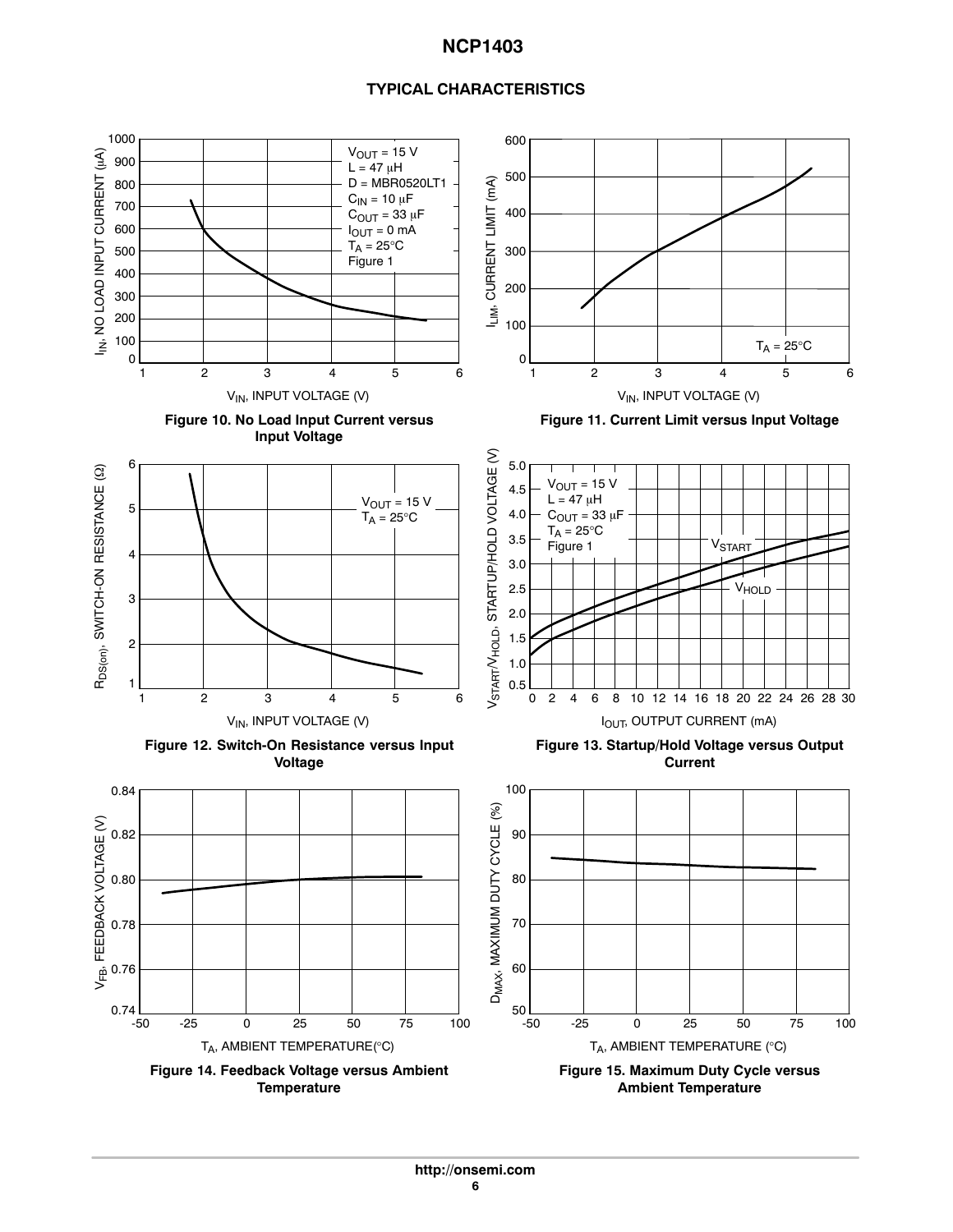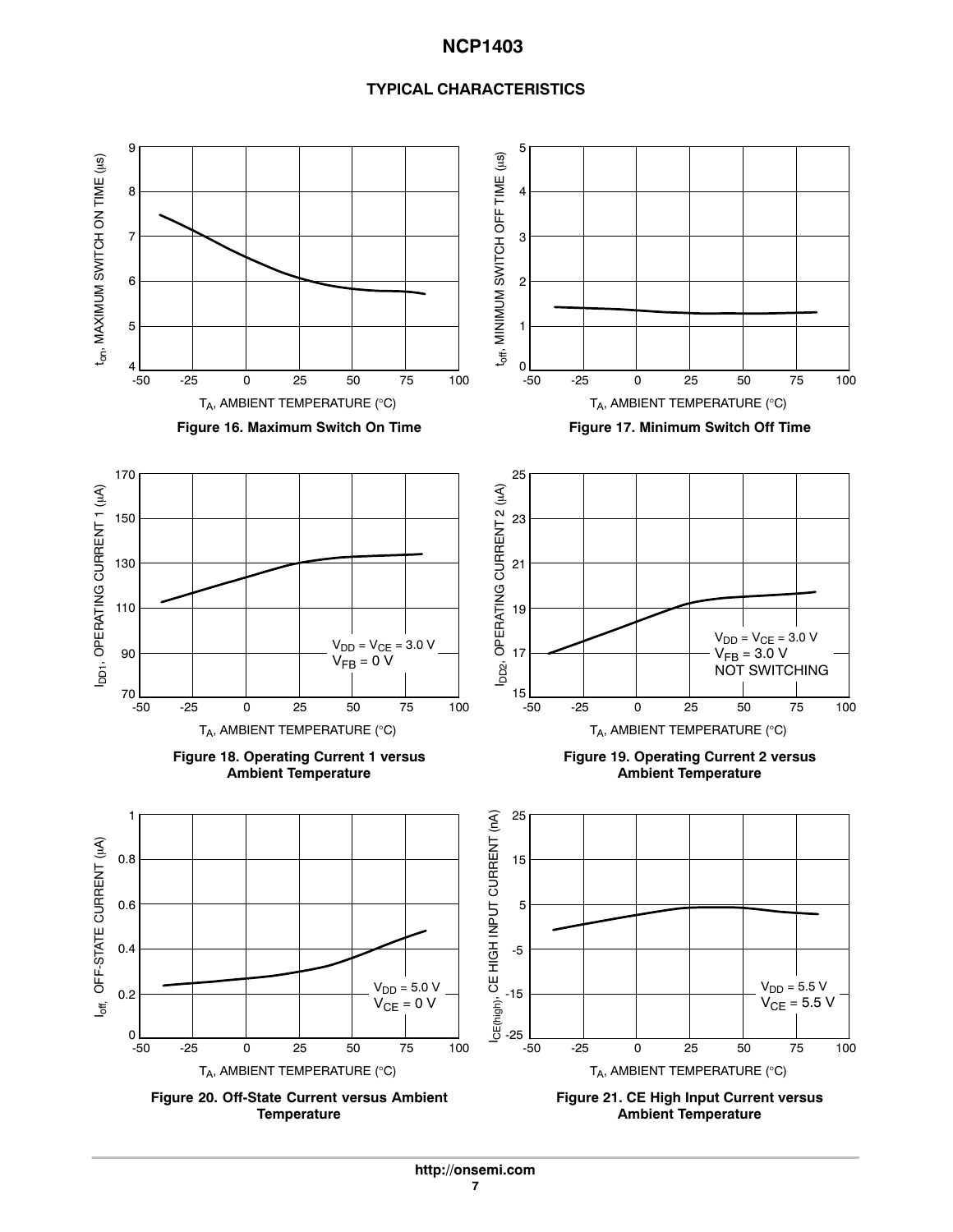



- 2. VLX, 10 V/div
- 











- 1.  $V_{LX}$ , 5.0 V/div
- 2. IL, 200 mA/div
- 3. Vripple, 50 mV/div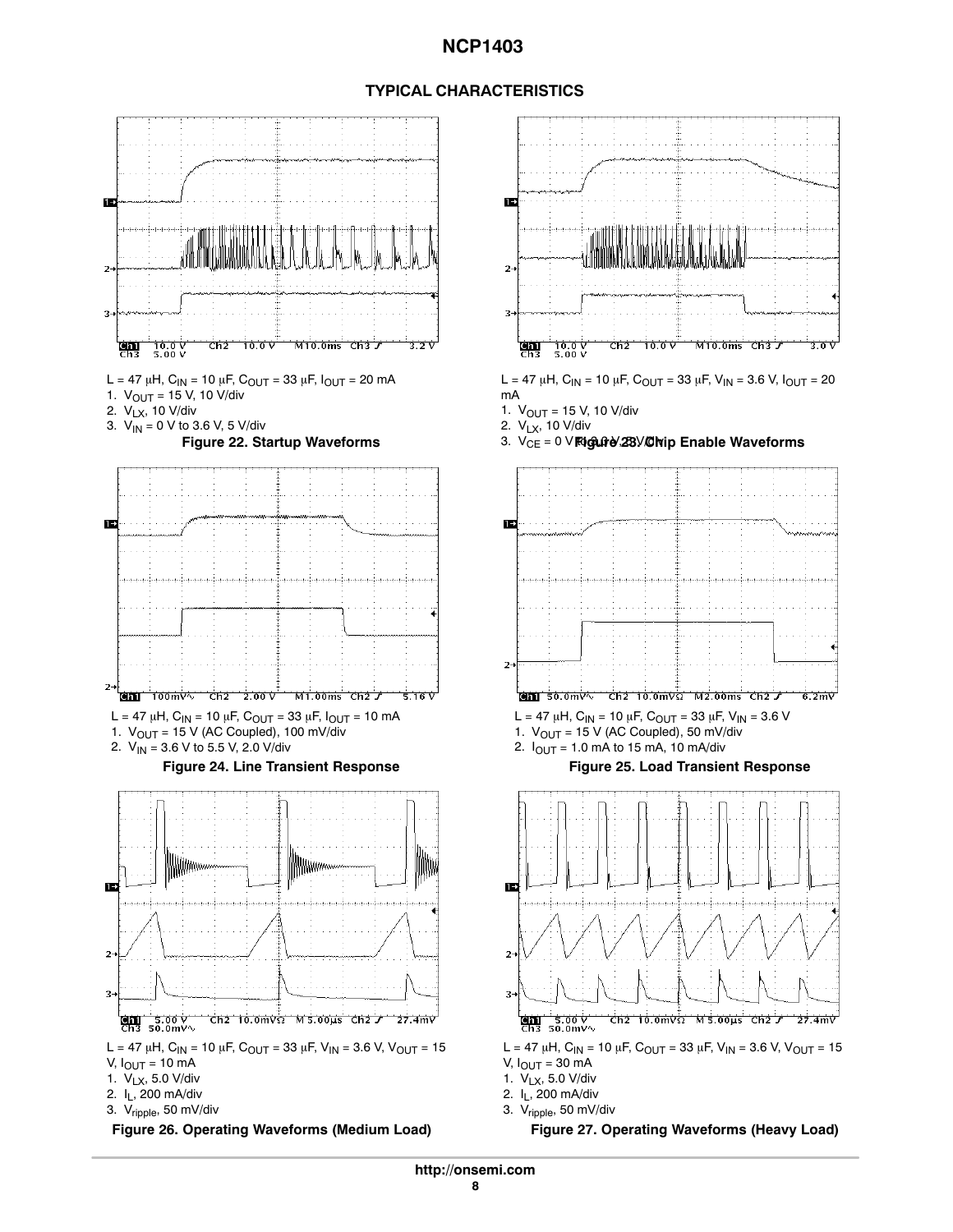## **DETAILED OPERATING DESCRIPTION**

## **Operation**

The NCP1403 is monolithic DC-DC switching converter optimized for single Lithium or two cells AA/AAA size batteries powered portable products.

The NCP1403 device consists of startup circuit, chip enable circuit, PFM comparator, voltage reference, PFM on/off timing control circuit, driver, current limit circuit, and open-drain MOSFET switch. The device operating current is typically 130  $\mu$ A, and can be further reduced to about 0.3  $\mu$ A when the chip is disabled (V<sub>CE</sub> < 0.3 V).

The operation of NCP1403 can be best understood by referring to the block diagram and typical application circuit 1 in Figures [3](#page-1-0) and [1.](#page-1-0) The PFM comparator monitors the output voltage via the external feedback resistor divider by comparing the feedback voltage with the reference voltage. When the feedback voltage is lower than the reference voltage, the PFM control and driver circuit turns on the N-Channel MOSFET switch and the current ramps up in the inductor. The switch will remain on for the maximum on-time,  $6.0 \, \mu s$ , or until the current limit is reached, whichever occurs first. The MOSFET switch is then turned off and energy stored in the inductor will be discharged to the output capacitor and load through the Schottky diode. The MOSFET switch will be turned off for at least the minimum off-time, 1.3 µs, and will remain off if the feedback voltage is higher than the reference voltage and output capacitor will be discharged to sustain the output current, until the feedback voltage is again lower than reference voltage. This switching cycle is then repeated to attain voltage regulation.

# **Soft Start**

There is a soft start circuit in NCP1403. When power is applied to the device, the soft start circuit pumps up the output voltage to approximately 1.5 V at a fixed duty cycle, the level at which the converter can operate normally. With the soft start circuit, the output voltage overshoot is minimized and the startup capability with heavy loads is also improved.

# **ON/OFF Timing Control**

The maximum on-time is typically  $6.0 \mu s$ , whereas, the minimum off-time is typically  $1.3 \mu s$ . Owing to the current limit circuit, the on-time can be shorter. The switching frequency can be up to 300 kHz.

## **Voltage Reference and Output Voltage**

The internal voltage reference is trimmed to 0.8 V at an accuracy of ±5.0%. The voltage reference is connected to the non-inverting input of the PFM comparator and the inverting input of the PFM comparator is connected to the FB pin. The output voltage can be set by connected an external resistor voltage divider from the  $V_{\text{OUT}}$  to the FB pin. With the internal 16 V MOSFET switch, the output voltage can be set between  $V_{IN}$  to 15 V.

## **LX Limit**

The LX Limit is a current limit feature which is achieved by monitoring the voltage at the LX pin during the MOSFET switch turn-on period. When the switch is turned on, current ramps up in the inductor, and the voltage at the LX pin will increase according to the Ohm's Law due to the On-state resistance of the MOSFET. When the VLX is greater than 0.75 V, the switch will be turned off. With the current limit circuit, saturation of inductor is prevented and output voltage overshoot during startup can also be minimized.

## **N-Channel MOSFET Switch**

The NCP1403 is built-in with a 16 V open drain N-Channel MOSFET switch which allows high output voltage up to 15 V to be generated from simple step-up topology.

## **Enable / Disable Operation**

The NCP1403 offers IC shut-down mode by the chip enable pin (CE pin) to reduce current consumption. An internal 100 nA pullup current source tied the CE pin to OUT pin by default i.e. user can float the pin CE for permanent "ON". When voltage at pin CE is equal to or greater than 0.9 V, the chip will be enabled, which means the device is in normal operation. When voltage at pin CE is less than 0.3 V, the chip is disabled, which means IC is shutdown. During shutdown, the IC supply current reduces to  $0.3 \mu A$ and LX pin enters high impedance state. However, the input remains connected to the output through the inductor and the Schottky diode, keeping the output voltage to one diode forward voltage drop below the input voltage.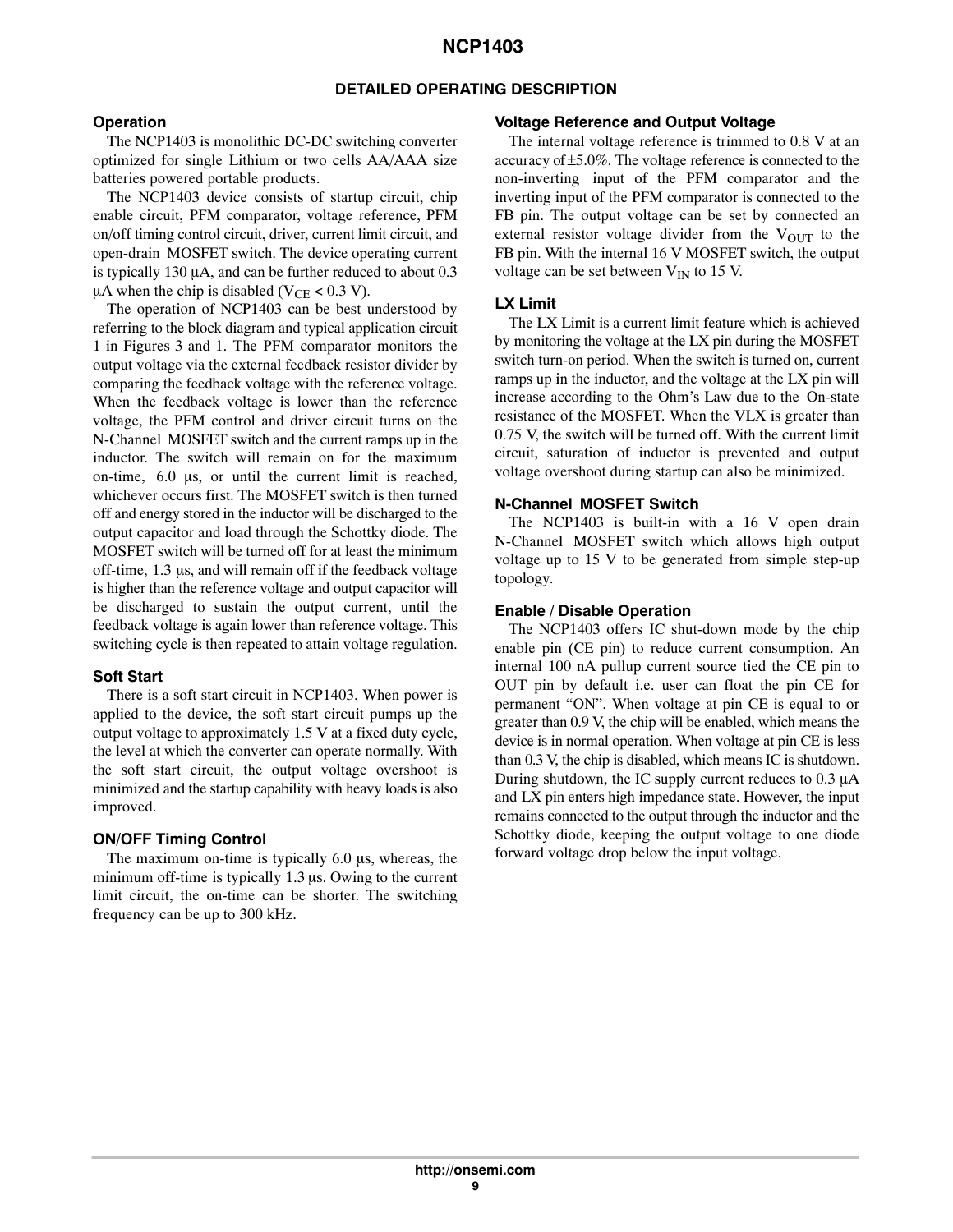## **APPLICATIONS CIRCUIT INFORMATION**

#### **External Component Selection Inductor**

The NCP1403 is designed to work well with a range of inductance values, the actual inductance value depends on the specific application, output current, efficiency, and output ripple voltage. For step up conversion, the device works well with inductance ranging from 22  $\mu$ H to 47  $\mu$ H. Inductor with small DCR, usually less than  $1.0 \Omega$ , should be used to minimize loss. It is necessary to choose an inductor with saturation current greater than the peak switching current in the application.

If 22 µH inductance is used, lower profile surface mount inductor can be selected for the same current rating. Moreover, it permits the converter to switch at higher frequency up to 300 kHz since the inductor current will ramp up faster and hit the current limit at a shorter time for smaller inductance value. However, current output are slightly lower because the off-time is limited by the minimum off-time. If 47 µH inductance is selected, higher efficiency and output current capability are achieved, but the converter will switch at a lower frequency and the inductor size will be slightly larger for the same current rating.

For lower inductance value, the inductor current ramp-down time will be shorter than the minimum off-time. Consequently, the converter can only operate in discontinuous conduction mode and lower output current can be generated. For higher inductance value, if the inductance is sufficiently large, the maximum on-time will expire before the current limit is reached. As a result, the available output power and output current are reduced. Besides, instability may occur when operation enters CCM.

To ensure the current limit is reached before the maximum on-time expires, L can be selected according to the inequality below:

$$
L \leq \frac{(V_{IN} - V_S)}{I_{LIM}} \cdot t_{on(MAX)}
$$

where  $V<sub>S</sub> = 0.75$  V which is the MOSFET saturation voltage, and I<sub>LIM</sub> is the current limit which can be referred to in Figure [11](#page-5-0), and  $t_{on(MAX)} = 6.0 \text{ }\mu\text{s}.$ 

If the above condition is satisfied,  $I_{PK} = I_{LIM}$ ; where  $I_{PK}$ is the peak inductor current. Then, step-up converter with inductor satisfy the following condition will operate in DCM only,

$$
\frac{I_{\text{LIM}} \cdot L}{(V_{\text{OUT}} + V_{\text{D}} - V_{\text{IN}})} \leq \text{toff(MIN)}
$$

If the  $I_{PK} = I_{LIM}$ , step-up converter with inductor satisfy the following condition will operate in CCM at maximum output current,

$$
\frac{I_{\text{LIM}} \cdot L}{(V_{\text{OUT}} + V_{\text{D}} - V_{\text{IN}})} > t_{\text{off}(\text{MIN})}
$$

where  $V_D$  is the Schottky diode forward voltage drop,  $t_{off(MIN)} = 1.3 \text{ }\mu\text{s}.$ 

For step-up converter operates in DCM only, the maximum output current can be calculated from the equation below:

$$
I_{\text{OUT}(MAX)} = \frac{(I_{\text{LIM}})^2 \text{ L}}{2(V_{\text{OUT}} + V_{\text{D}} - V_{\text{IN}}) \left( \left( \frac{I_{\text{LIM}} \times \text{L}}{V_{\text{IN}} - V_{\text{S}}} \right) + t_{\text{off}(MIN)} \right)}
$$

For step-up converter operates in CCM, the maximum output current can be calculated from the equation below:

$$
IOUT(MAX) = \left( I_{LIM} - \frac{(VOUT + V_D - VIN) \text{ toff(MIN)}}{2L} \right) \cdot \frac{(VIN - VS)}{(VOUT + V_D - VS)}
$$

#### **Diode**

The diode is the main source of loss in DC-DC converters. The most importance parameters which affect their efficiency are the forward voltage drop,  $V_F$ , and the reverse recovery time,  $t_{rr}$ . The forward voltage drop creates a loss just by having a voltage across the device while a current flowing through it. The reverse recovery time generates a loss when the diode is reverse biased, and the current appears to actually flow backwards through the diode due to the minority carriers being swept from the P-N junction. A Schottky diode with the following characteristics is recommended:

- 1. Small forward voltage,  $V_F < 0.3$  V
- 2. Small reverse leakage current
- 3. Fast reverse recovery time / switching speed
- 4. Rated current larger than peak inductor current,  $I_{\text{rated}} > I_{\text{PK}}$
- 5. Reverse voltage larger than output voltage,
- $V_{\text{reverse}}$  >  $V_{\text{OUT}}$

#### **Input Capacitor**

The input capacitor can stabilize the input voltage and minimize peak current ripple from the source. The value of the capacitor depends on the impedance of the input source used. Small ESR (Equivalent Series Resistance) Tantalum or ceramic capacitor with value of  $10 \mu$ F should be suitable.

## **Output Capacitor**

The output capacitor is used for sustaining the output voltage when no current is delivering from the input, and smoothing the ripple voltage. Low ESR Tantalum capacitor should be used to reduce output ripple voltage since the output ripple voltage is dominated by the ESR value of the Tantalum capacitor. In general, a  $22 \mu$ F to  $47 \mu$ F low ESR  $(0.2 \Omega$  to 0.4  $\Omega$ ) Tantalum capacitor should be appropriate. The output ripple voltage can be approximately given by the following equation:

$$
V_{\text{ripple}} \approx (I_{\text{PK}} - I_{\text{OUT}}) \cdot \text{ESR}
$$

#### **Feedback Resistors**

Choose the RFB2 value from the range 10 k $\Omega$  to 200 k $\Omega$ for positive output voltage. The value of  $R_{\text{FB1}}$  can then be calculated from the equation below:

$$
RFB1 = RFB2 \left( \frac{VOUT}{0.8} - 1 \right)
$$

1% tolerance resistors should be used for both  $R_{FB1}$  and  $R_{FB2}$  for better  $V_{OUT}$  accuracy.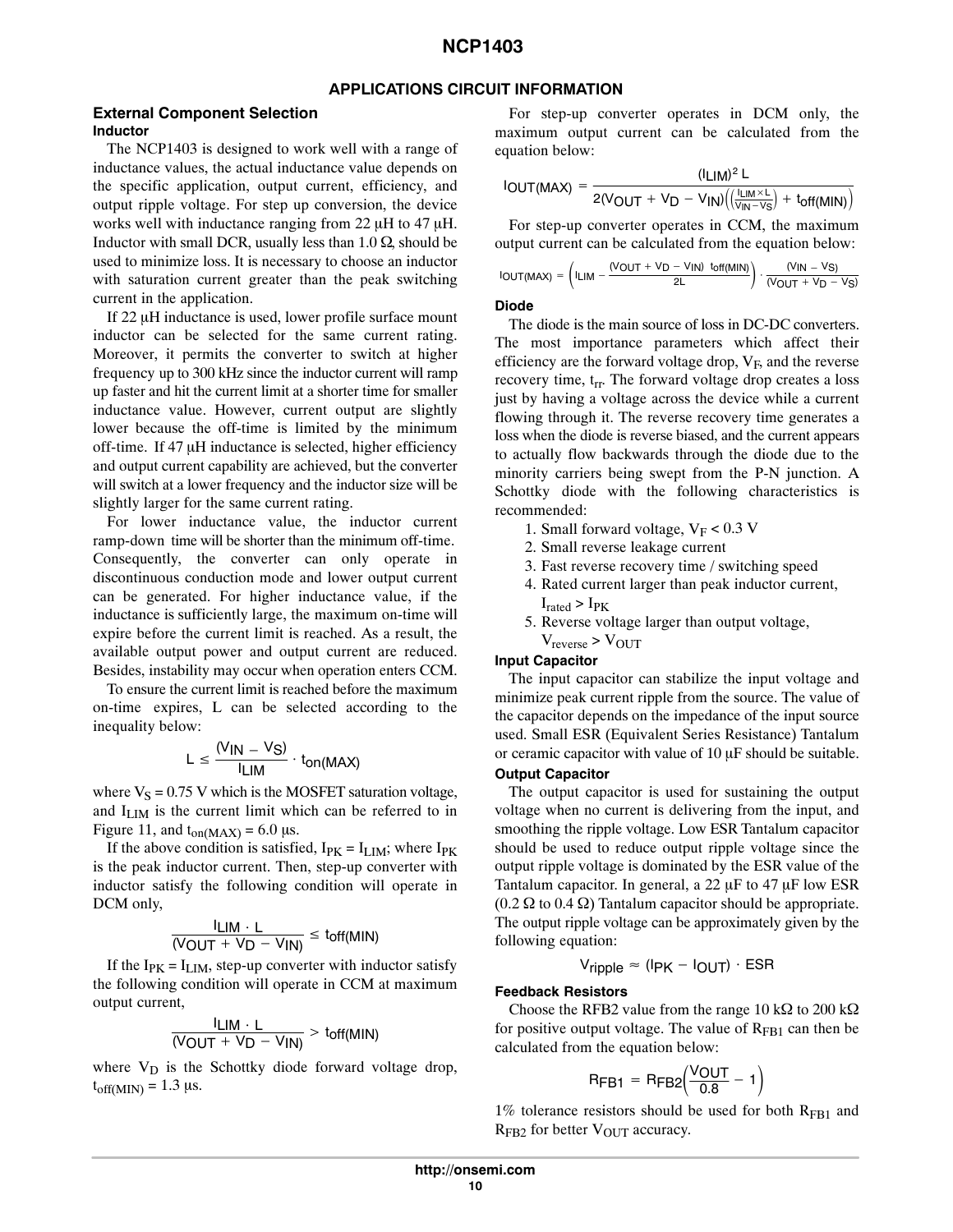#### **Output Voltage Higher than 15 V**

NCP1403 can be used to generate output voltage higher than 15 V by adding an external high voltage N-Channel MOSFET in series with the internal MOSFET switch as shown in Figure [33](#page-13-0). The drain-to-source breakdown voltage of the external MOSFET must be at least 1V higher than the output voltage. The diode D1 helps the external MOSFET to turn off and ensures that most of the voltage across the external MOSFET during the switch-off period. Since the high voltage external MOSFET is in series with the internal MOSFET, higher break down voltage is achieved but the current capability is not increased.

There is an alternative application circuit shown in Figure [35](#page-14-0) which can output voltage up to 30 V. For this circuit, a diode-capacitor charge-pump voltage doubler constructed by D2, D3 and C1 is added. During the internal MOSFET switch-on time, the LX pin is shorted to ground and D2 will charge up C1 to the stepped up voltage at the cathode of D1. During the MOSFET switch-off time, the voltage at  $V_{OUT}$ will be almost equal to the double of the voltage at the cathode of D1. The  $V_{\text{OUT}}$  is monitored by the FB pin via the resistor divider and can be set by the resistor values. Since the maximum voltage at the cathode of D1 is 15V, the maximum  $V_{\text{OUT}}$  is 30 V. The value of C1 can be in the range of  $0.47 \mu$ F to  $2.2 \mu$ F.

#### **Negative Voltage Generation**

The NCP1403 can be used to produce a negative voltage output by adding a diode-capacitor charge-pump circuit (D2, D3, and C1) to the LX pin as shown in Figure [32.](#page-13-0) The feedback voltage resistor divider is still connected to the positive output to monitor the positive output voltage and a small value capacitor is used at C2. When the internal MOSFET switches off, the voltage at the LX pin charges up the capacitor through diode D2. When the MOSFET switches on, the capacitor C1 is effectively connected like a reversed battery and C1 discharges the stored charges through the  $R_{ds(0n)}$  of the internal MOSFET and D3 to charge up  $C_{\text{OUT}}$  and builds up a negative voltage at  $V_{\text{OUT}}$ . Since the negative voltage output is not directly monitored by the NCP1403, the output load regulation of the negative output is not as good as the standard positive output circuit. The resistance values of the resistors of the voltage divider can be one-tenth of those used in the positive output circuit in order to improve the regulation at light load.

For the application circuit in Figure [36,](#page-15-0) it is actually the combination of the application circuits in Figures [32](#page-13-0) and [33](#page-13-0).

#### **Step-Down Converter**

NCP1403 can be configured as a simple step-down converter by using the open-drain LX pin to drive an external P-Channel MOSFET as shown in Figure [34](#page-14-0). The resistor RGS is used to switch off the P-Channel MOSFET during the switch-off period. Too small resistance value should not be used for  $R<sub>GS</sub>$ , otherwise, the efficiency will be reduced.

#### **White LED Driver**

The NCP1403 can be used as a constant current LED driver which can drive up to 4 white LEDs in series as shown in Figure [2.](#page-1-0) The LED current can be set by the resistance value of RS. The desired LED current can be calculated by the equation below:

$$
I_{LED} = \frac{0.8}{R_S}
$$

Moreover, the brightness of the LEDs can be adjusted by a DC voltage or a PWM signal with an additional circuit illustrated below:



With this additional circuit, the maximum LED current is set by the above equation. The value of R2 can be obtained by the following equation:

$$
\text{R2} = \frac{V_{MAX} - V_D - 0.8}{\left(\frac{\left(\text{ILED}\left(\text{MAX}\right) - \text{ILED}\left(\text{MIN}\right)\right) \text{Rs}}{\text{R1}}\right)}
$$

 $V_{MAX}$  is the maximum voltage of the control signal,  $V_D$ is the diode forward voltage,  $I_{LEDMAX}$  is the maximum LED current and  $I_{LED(MIN)}$  is the minimum LED current. If a PWM control signal is used, the signal frequency from 4 kHz to 40 kHz can be applied.

In case the LEDs fail, the feedback voltage will become zero. The NCP1403 will then switch at maximum duty cycle and result in a high output voltage which will cause the LX pin voltage to exceed its maximum rating. A Zener diode can be added across the output and FB pin to limit the voltage at the LX pin. The Zener voltage should be higher than the total forward voltage of the LED string.

#### **PCB Layout Hints**

The schematic, PCB trace layout, and component placement of the step-up DC-DC converter demonstration board are shown in Figure [28](#page-11-0) to Figure [31](#page-12-0) for PCB layout design reference.

#### **Grounding**

One point grounding should be used for the output power return ground, the input power return ground, and the device switch ground to reduce noise. The input ground and output ground traces must be thick and short enough for current to flow through. A ground plane should be used to reduce ground bounce.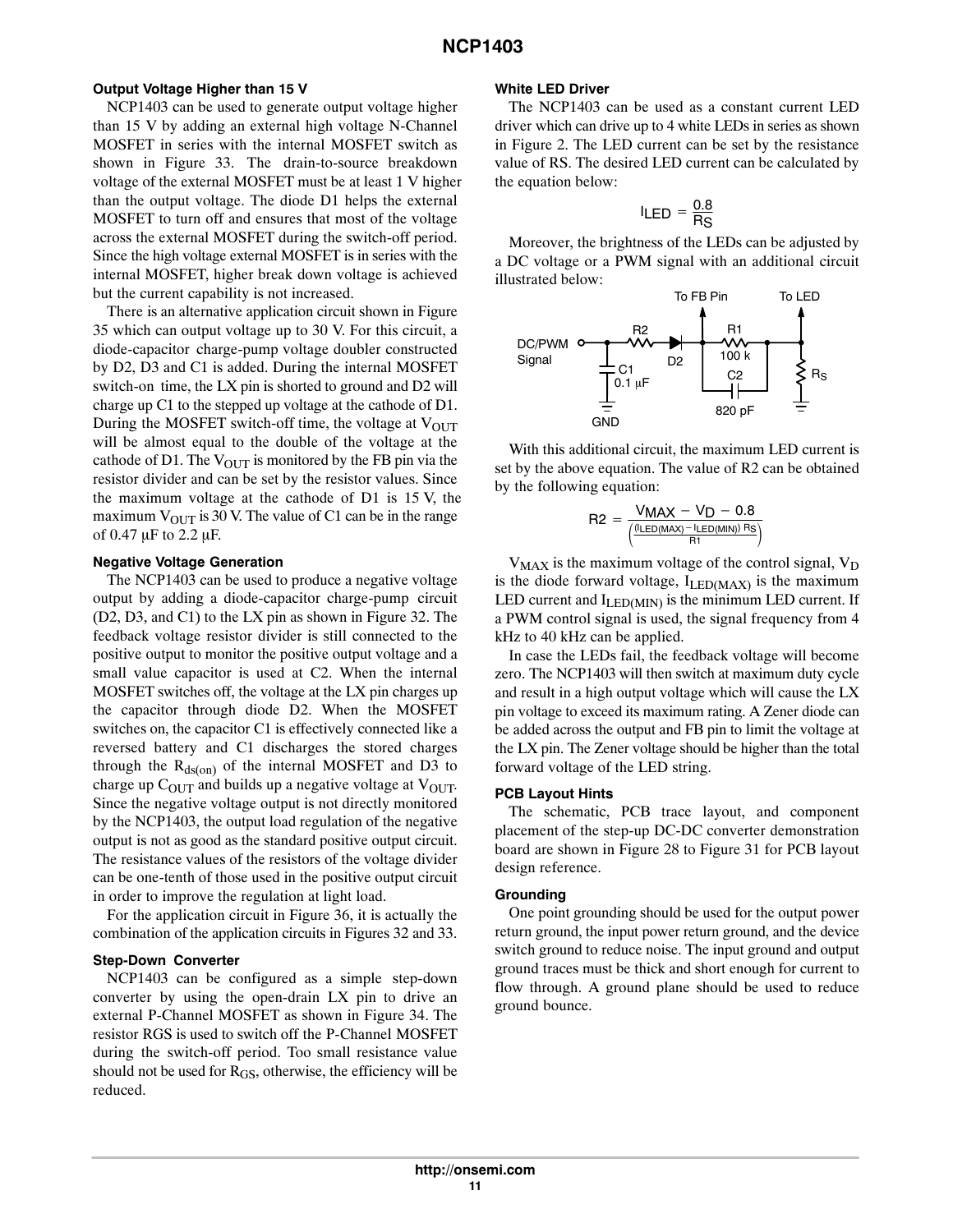# <span id="page-11-0"></span>**Power Signal Traces**

Low resistance conducting paths should be used for the power carrying traces to reduce power loss so as to improve efficiency (short and thick traces for connecting the inductor L can also reduce stray inductance). Besides, the length and area of all the traces with connection to the LX pin should be minimized. e.g., short and thick traces listed below should be used in the PCB:

- 1. Trace from  $V_{IN}$  to  $L$
- 2. Trace from L to LX pin of the IC
- 3. Trace from L to anode pin of Schottky diode
- 4. Trace from cathode pin of Schottky diode to  $V_{\text{OUT}}$

# **External Feedback Resistors**

Feedback resistors should be located as close to the FB pin as possible to minimize noise picked up by the FB pin. The ground connection of the feedback resistor divider should be connected directly to the GND pin.

## **Input Capacitor**

The input capacitor should be located close to both the  $V_{IN}$ to the inductor and the  $V_{DD}$  pin of the IC.

# **Output Capacitor**

The output capacitor should be placed close to the output terminals to obtain better smoothing effect on output ripple voltage.



**Figure 28. Step-Up Converter Demonstration Board Schematic**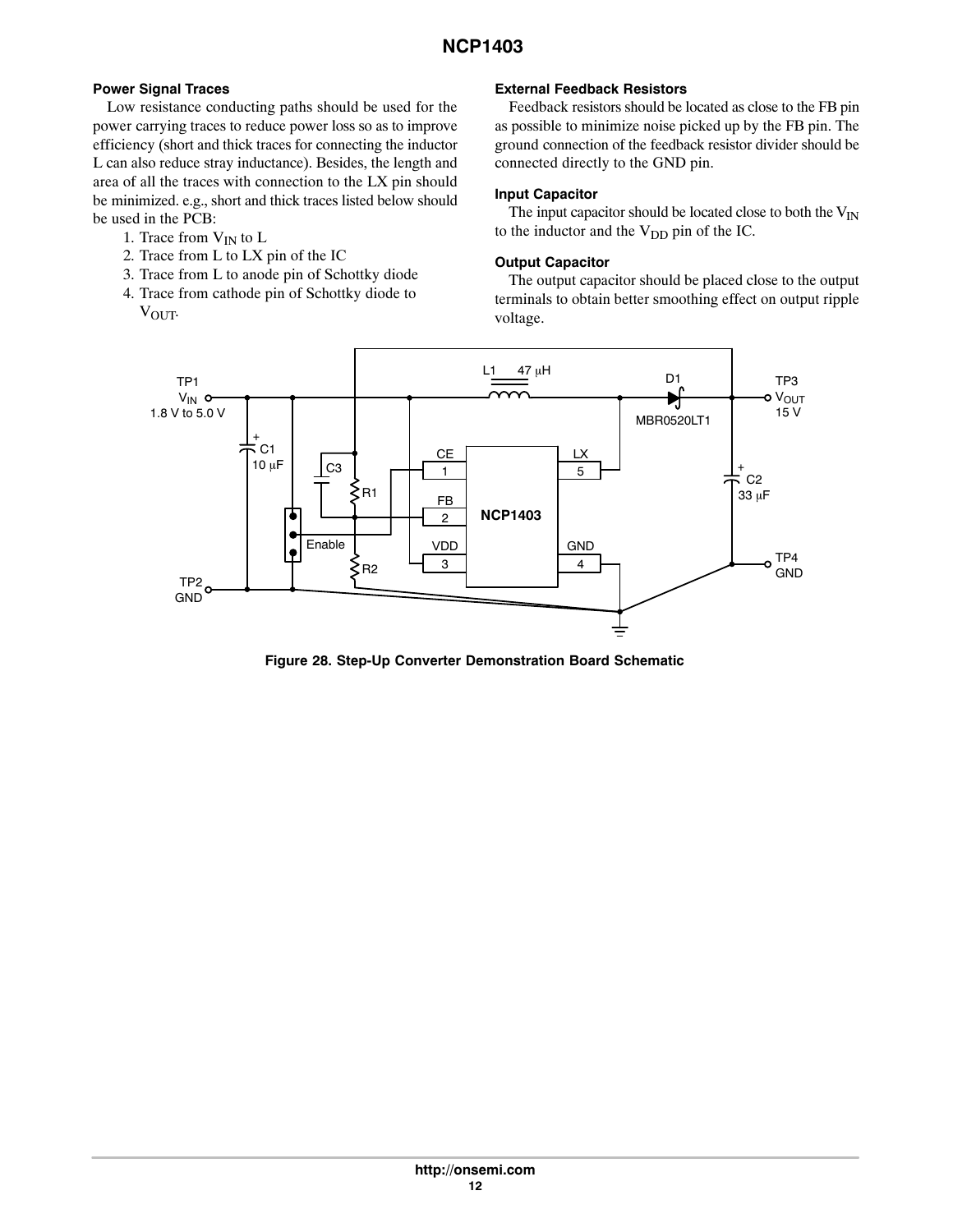<span id="page-12-0"></span>

**Figure 29. Step-Up Converter Demonstration Board Top Layer Copper**



**Figure 30. Step-Up Converter Demonstration Board Bottom Layer Copper**



**Figure 31. Step-Up Converter Demonstration Board Top Layer Component Silkscreen**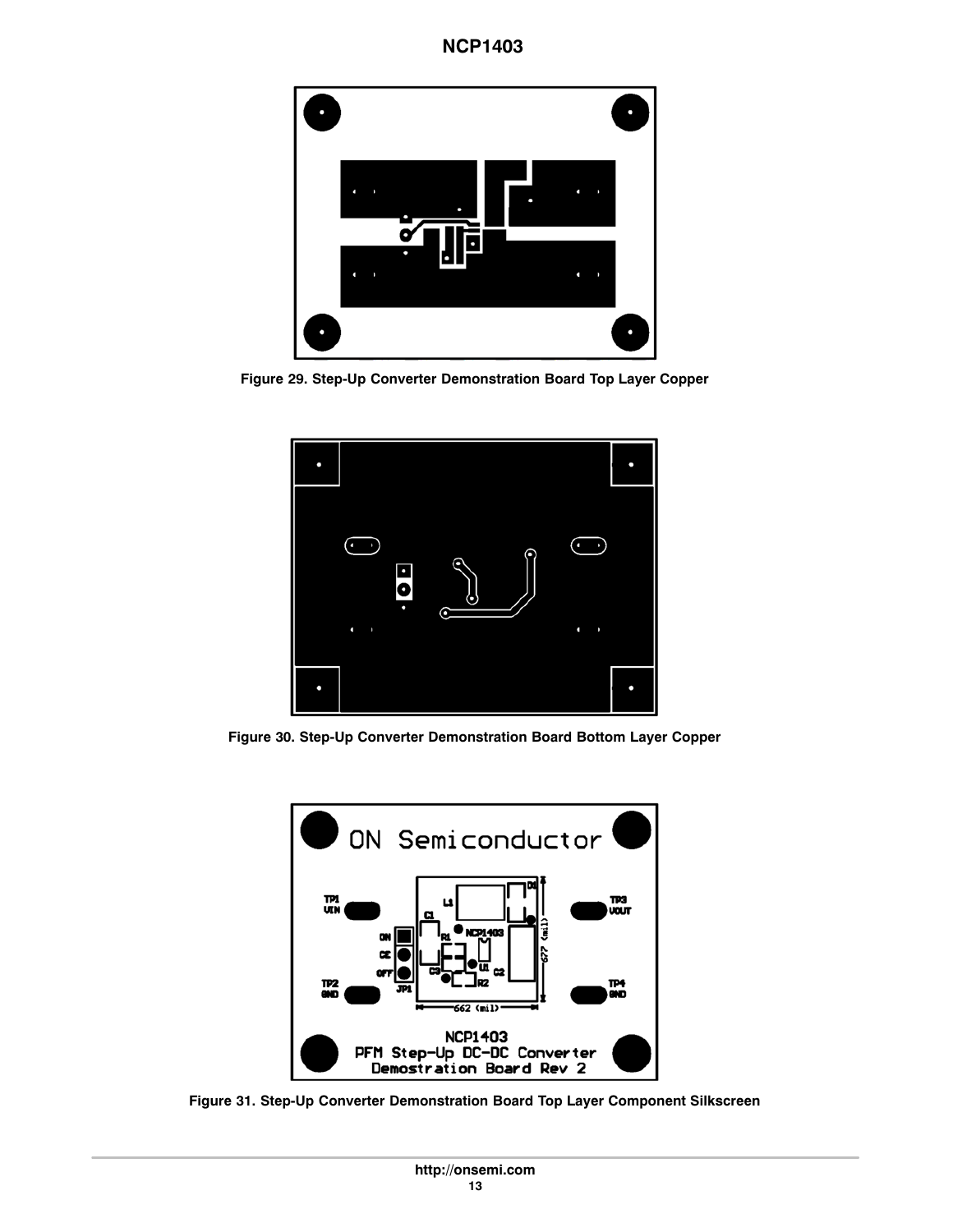# <span id="page-13-0"></span>**Components Supplier**

| <b>Parts</b>   | <b>Supplier</b>          | <b>Part Number</b> | <b>Description</b>                    | <b>Phone</b>    |
|----------------|--------------------------|--------------------|---------------------------------------|-----------------|
|                | Sumida Electric Co. Ltd. | CD43-470KC         | Inductor 47 uH                        | (852) 2880-6688 |
| D1             | <b>ON Semiconductor</b>  | MBR0520LT1         | <b>Schottky Power Rectifier</b>       | (852) 2689-0088 |
| C1             | Kemet Electronics Corp.  | T494A106K010AS     | Low ESR Tantalum Capacitor 10 µF/10 V | (852) 2305-1168 |
| C <sub>2</sub> | Kemet Electronics Corp.  | T494C336K016AS     | Low ESR Tantalum Capacitor 33 µF/16 V | (852) 2305-1168 |







**Figure 33. Step-Up DC-DC Converter with 29 V Output Voltage**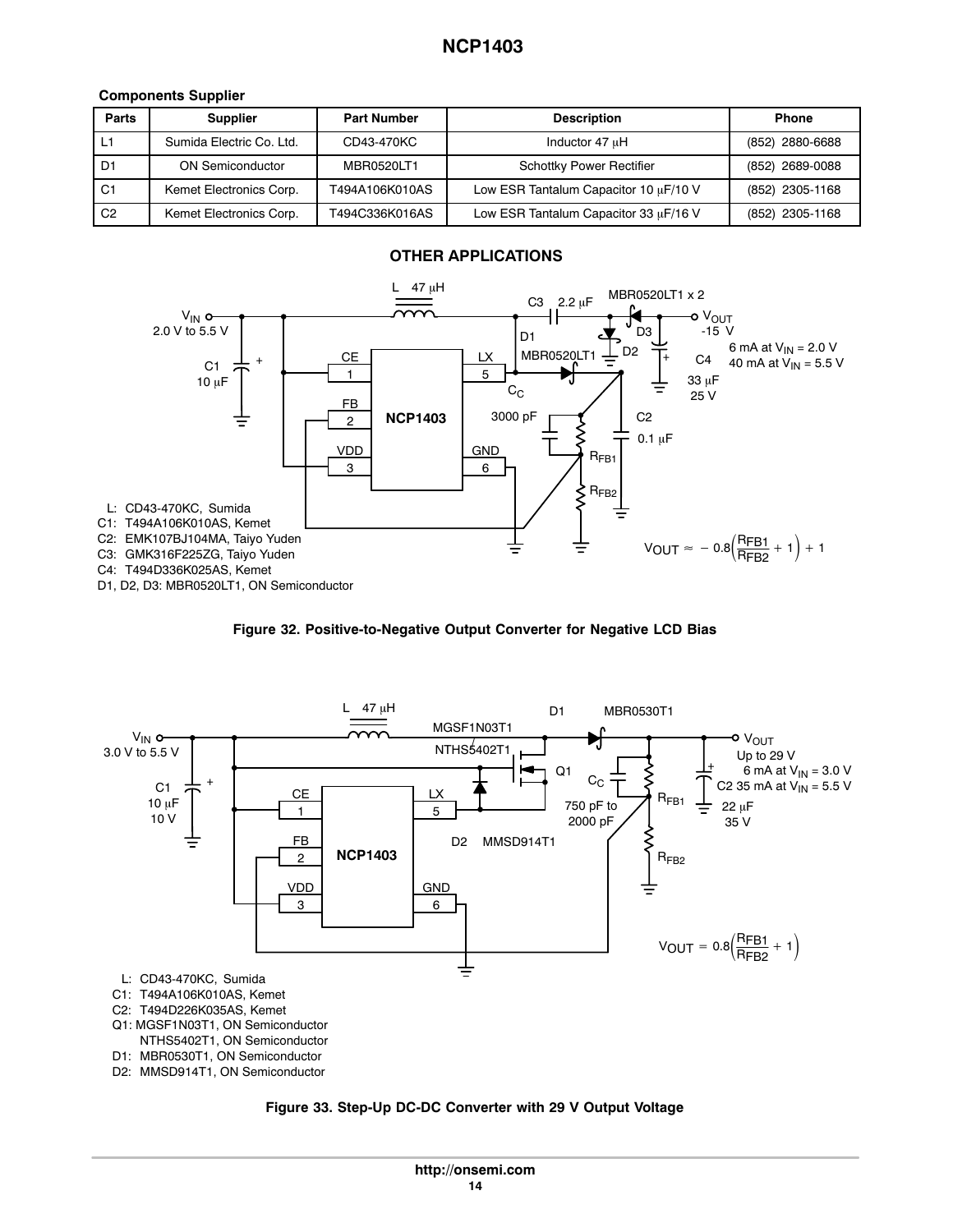<span id="page-14-0"></span>

D1: MBR0520LT1, ON Semiconductor

**Figure 34. Step-down DC-DC Converter with 1.6 V Output Voltage for DSP Circuit**



**Figure 35. Step-Up DC-DC Converter with 30 V Output Voltage**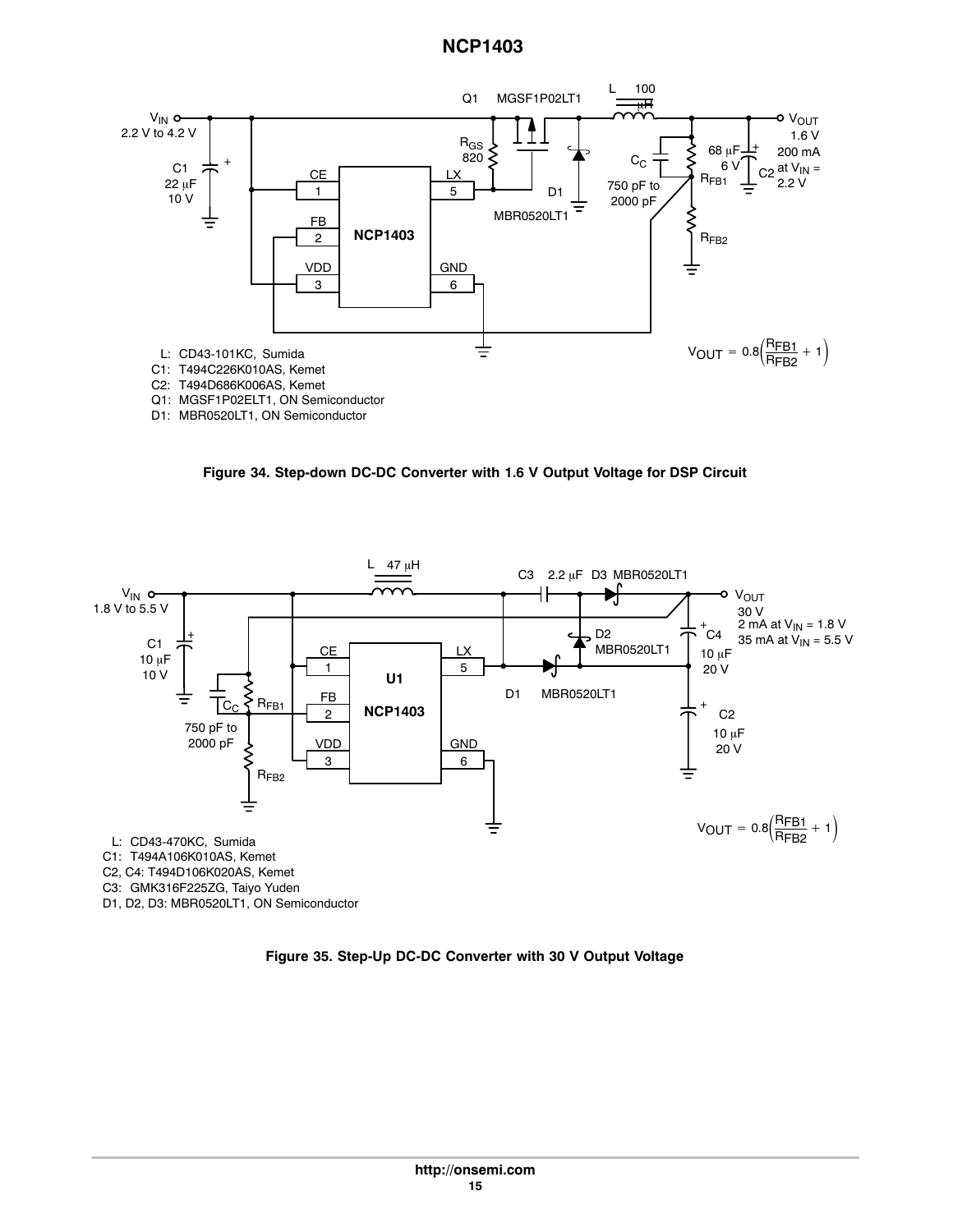<span id="page-15-0"></span>

D3, D4: MBR0530T1, ON Semiconductor

#### **Figure 36. Voltage Inverting DC-DC Converter with -28 V Output Voltage**

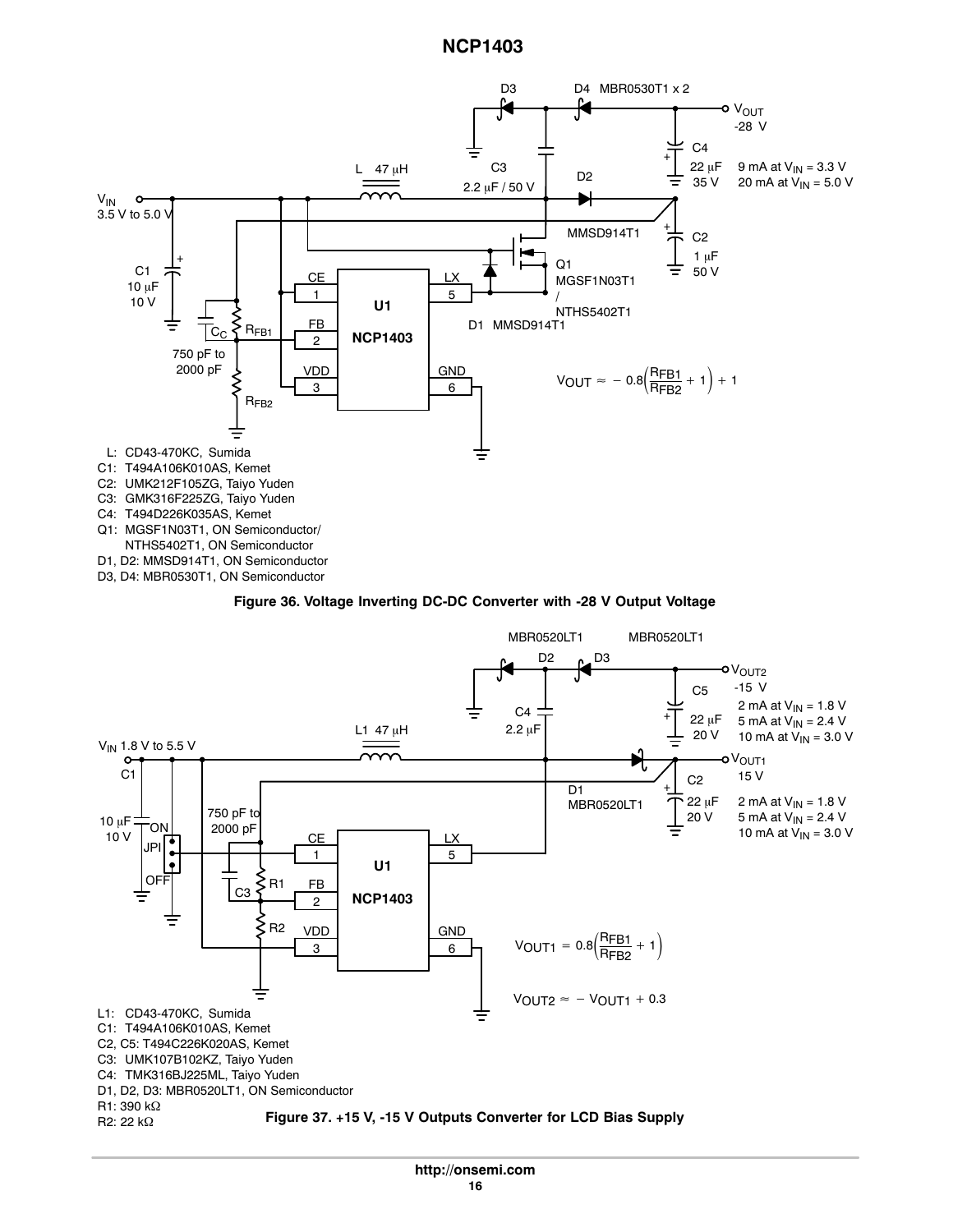